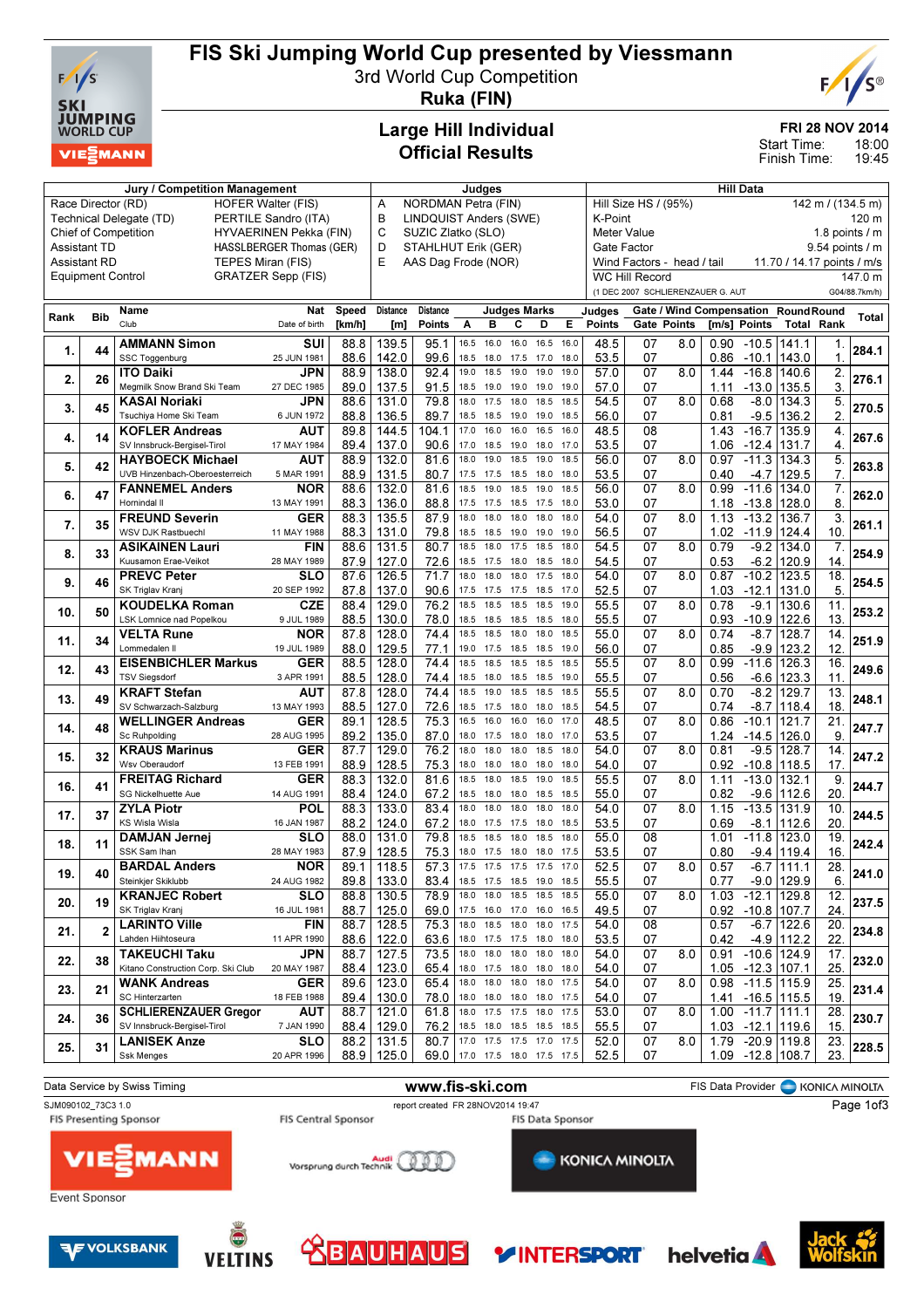

### FIS Ski Jumping World Cup presented by Viessmann

3rd World Cup Competition



Ruka (FIN)

#### Large Hill Individual Official Results

FRI 28 NOV 2014

18:00 19:45 Start Time: Finish Time:

|                     |            | Name                                                  | Nat                       | Speed        | <b>Distance</b> | <b>Distance</b> |              |              | Judges Marks             |                |              | Judges        |          |             |              |                    | Gate / Wind Compensation Round Round |           |       |
|---------------------|------------|-------------------------------------------------------|---------------------------|--------------|-----------------|-----------------|--------------|--------------|--------------------------|----------------|--------------|---------------|----------|-------------|--------------|--------------------|--------------------------------------|-----------|-------|
| Rank                | <b>Bib</b> | Club                                                  | Date of birth             | [km/h]       | [m]             | <b>Points</b>   | A            | в            | C                        | D              | E            | <b>Points</b> |          | Gate Points |              | [m/s] Points       | Total                                | Rank      | Total |
|                     |            | <b>LOITZL Wolfgang</b>                                | <b>AUT</b>                | 88.8         | 123.5           | 66.3            | 17.5         | 18.0         | 18.5                     | 18.5           | 18.0         | 54.5          | 07       | 8.0         | 0.74         | $-8.7$             | 120.1                                | 22.       |       |
| 26.                 | 22         | WSC Bad Mitterndorf-Steiermark                        | 13 JAN 1980               | 89.0         | 124.5           | 68.1            | 18.5         | 18.0         | 18.5                     | 18.5           | 18.5         | 55.5          | 07       |             | 1.42         |                    | -16.6   107.0                        | 26.       | 227.1 |
| 27.                 | 8          | <b>BOYARINTSEV Vladislav</b>                          | <b>RUS</b>                | 88.5         | 127.5           | 73.5            | 18.0         | 18.0         | 18.0                     | 18.0           | 18.0         | 54.0          | 08       |             | 1.12         | $-13.1$            | 114.4                                | 27.       | 216.9 |
|                     |            | <b>CSKA</b>                                           | 31 OCT 1994               | 88.5         | 120.5           | 60.9            | 16.5         | 17.5         | 17.0                     | 17.0           | 17.0         | 51.0          | 07       |             | 0.80         | $-9.4$             | 102.5                                | 27.       |       |
| 28.                 | 30         | <b>MATURA Jan</b>                                     | <b>CZE</b>                | 88.3         | 128.0           | 74.4            | 18.5         | 18.5         | 18.0                     | 18.0           | 18.5         | 55.0          | 07       | 8.0         | 1.53         | $-17.9$            | 119.5                                | 24.       | 214.1 |
|                     |            | Dukla Liberec                                         | 29 JAN 1980               | 88.1         | 115.5           | 51.9            | 17.5         | 17.5         |                          | 17.5 17.5 17.5 |              | 52.5          | 07       |             | 0.84         | $-9.8$             | 94.6                                 | 28        |       |
| 29.                 | 3          | <b>AHONEN Janne</b>                                   | FIN                       | 89.5         | 128.0           | 74.4            | 18.0         | 18.5         | 18.5                     | 18.5           | 17.5         | 55.0          | 08       |             | 1.23         | $-14.4$            | 115.0                                | 26.       | 199.3 |
|                     |            | Lahden Hiihtoseura                                    | 11 MAY 1977               | 89.2         | 108.5           | 39.3            | 16.5<br>18.0 | 17.0<br>18.0 | 16.5<br>17.5             | 16.5<br>18.0   | 17.0<br>17.5 | 50.0          | 07       |             | 0.43         | $-5.0$             | 84.3                                 | 29<br>30. |       |
| 30.                 | 12         | <b>HILDE Tom</b><br>Asker Skiklubb                    | <b>NOR</b><br>22 SEP 1987 | 88.9<br>88.5 | 126.5<br>115.0  | 71.7<br>51.0    | 17.5         | 17.0         | 16.5                     | 17.0           | 17.0         | 53.5<br>51.0  | 08<br>07 |             | 1.21<br>1.69 | $-14.2$<br>$-19.8$ | 111.0<br>82.2                        | 30.       | 193.2 |
|                     |            |                                                       |                           |              |                 |                 |              |              |                          |                |              |               |          |             |              |                    |                                      |           |       |
|                     |            | not qualified for final round                         |                           |              |                 |                 |              |              |                          |                |              |               |          |             |              |                    |                                      |           |       |
|                     |            | <b>JANDA Jakub</b>                                    | <b>CZE</b>                | 89.2         | 127.5           | 73.5            | 17.5         | 18.0         | 18.0                     | 18.5           | 18.0         | 54.0          | 08       |             | 1.42         |                    | $-16.6$ 1110.9                       | 31.       |       |
| 31.                 |            | Dukla Liberec                                         | 27 APR 1978               |              |                 |                 |              |              |                          |                |              |               |          |             |              |                    |                                      |           | 110.9 |
| 32.                 | 10         | <b>DIETHART Thomas</b>                                | <b>AUT</b>                | 88.9         | 123.5           | 66.3            | 17.5         | 18.0         | 18.0                     | 18.0           | 17.5         | 53.5          | 08       |             | 0.84         |                    | $-9.8$ 110.0                         | 32.       | 110.0 |
|                     |            | UVB Hinzenbach-Oberoesterreich                        | 25 FEB 1992               |              |                 |                 |              |              |                          |                |              |               |          |             |              |                    |                                      |           |       |
| 33.                 | 25         | <b>NEUMAYER Michael</b>                               | <b>GER</b>                | 88.7         | 119.0           | 58.2            | 17.0         | 17.0         |                          | 16.5 17.0 16.0 |              | 50.5          | 07       | 8.0         | 0.90         | $-10.5$            | 106.2                                | 33.       | 106.2 |
|                     |            | SC 1906 Oberstdorf                                    | 15 JAN 1979               |              |                 |                 |              |              |                          |                |              |               |          |             |              |                    |                                      |           |       |
| 34.                 | 39         | <b>DESCOMBES SEVOIE Vincent</b><br>Douanes - Chamonix | <b>FRA</b><br>9 JAN 1984  | 88.3         | 120.5           | 60.9            | 17.0         | 17.0         | 17.0                     | 17.0           | 17.0         | 51.0          | 07       | 8.0         | 1.18         | $-13.8$            | 106.1                                | 34.       | 106.1 |
|                     |            | <b>KOIVURANTA Anssi</b>                               | <b>FIN</b>                | 89.1         | 117.0           | 54.6            | 17.5         | 17.5         | 17.0                     | 17.5 17.0      |              | 52.0          | 07       | 8.0         | 1.07         | $-12.5$            | 102.1                                | 35.       |       |
| 35.                 | 18         | Kuusamon Erä-Veikot                                   | 3 JUL 1988                |              |                 |                 |              |              |                          |                |              |               |          |             |              |                    |                                      |           | 102.1 |
|                     |            | <b>MAEAETTAE Jarkko</b>                               | <b>FIN</b>                | 88.1         | 113.5           | 48.3            |              | 16.5 17.5    |                          | 16.5 17.0 16.5 |              | 50.0          | 07       | 8.0         | 0.80         | $-9.4$             | 96.9                                 | 36.       |       |
| 36.                 | 29         | Kainuun Hiihtoseura                                   | 28 DEC 1994               |              |                 |                 |              |              |                          |                |              |               |          |             |              |                    |                                      |           | 96.9  |
| 37.                 | 28         | <b>NIEMI Sami</b>                                     | <b>FIN</b>                | 88.2         | 118.5           | 57.3            |              |              | 17.5 18.0 17.5 17.5 17.0 |                |              | 52.5          | 07       | 8.0         | 1.82         | $-21.3$            | 96.5                                 | 37.       | 96.5  |
|                     |            | Ounasvaaran Hiihtoseura                               | 16 FEB 1991               |              |                 |                 |              |              |                          |                |              |               |          |             |              |                    |                                      |           |       |
| 38.                 | 5          | <b>KOBAYASHI Junshiro</b>                             | <b>JPN</b>                | 88.5         | 116.5           | 53.7            |              | 17.5 17.5    |                          | 17.5 17.5 17.0 |              | 52.5          | 08       |             | 1.12         | $-13.1$            | 93.1                                 | 38.       | 93.1  |
|                     |            | Megmilk Snow Brand Ski Team                           | 11 JUN 1991               |              |                 |                 |              |              |                          |                |              |               |          |             |              |                    |                                      |           |       |
| 39.                 | 13         | <b>DESCHWANDEN Gregor</b><br>Horw                     | SUI<br>27 FEB 1991        | 87.2         | 117.5           | 55.5            | 17.0         | 17.0         |                          | 16.5 17.0 17.0 |              | 51.0          | 08       |             | 1.17         | $-13.7$            | 92.8                                 | 39.       | 92.8  |
|                     |            | <b>ZNISZCZOL Aleksander</b>                           | <b>POL</b>                | 88.4         | 110.5           | 42.9            | 17.0         | 16.0         |                          | 17.0 16.5 17.0 |              | 50.5          | 07       | 8.0         | 1.07         | $-12.5$            | 88.9                                 | 40.       |       |
| 40.                 | 23         | <b>KS Wisla Wisla</b>                                 | 8 MAR 1994                |              |                 |                 |              |              |                          |                |              |               |          |             |              |                    |                                      |           | 88.9  |
|                     |            | <b>TEPES Jurij</b>                                    | <b>SLO</b>                | 89.1         | 115.0           | 51.0            | 16.5         | 17.0         | 17.0                     | 17.0           | 16.0         | 50.5          | 08       |             | 1.11         | $-13.0$            | 88.5                                 | 41.       |       |
| 41.                 | 9          | SD Dolomiti                                           | 14 FEB 1989               |              |                 |                 |              |              |                          |                |              |               |          |             |              |                    |                                      |           | 88.5  |
| 42.                 | 16         | <b>HAZETDINOV Ilmir</b>                               | <b>RUS</b>                | 87.5         | 110.0           | 42.0            | 16.5         | 17.0         | 17.0                     | 16.5           | 16.0         | 50.0          | 07       | 8.0         | 1.25         | $-14.6$            | 85.4                                 | 42.       | 85.4  |
|                     |            | <b>CSKA</b>                                           | 28 OCT 1991               |              |                 |                 |              |              |                          |                |              |               |          |             |              |                    |                                      |           |       |
| 43.                 | 15         | <b>BIEGUN Krzysztof</b>                               | <b>POL</b>                | 88.0         | 109.0           | 40.2            | 16.5         | 16.5         | 16.5                     | 16.5           | 16.0         | 49.5          | 07       | 8.0         | 1.33         | $-15.6$            | 82.1                                 | 43.       | 82.1  |
|                     |            | SS-R LZS Sokol Szczyrk                                | 21 MAY 1994               |              |                 |                 |              |              |                          |                |              |               |          |             |              |                    |                                      |           |       |
| 44.                 | 17         | <b>KUBACKI Dawid</b><br>TS Wisla Zakopane             | POL<br>12 MAR 1990        | 88.6         | 105.0           | 33.0            | 16.5         | 16.0         |                          | 16.5 16.0 15.0 |              | 48.5          | 07       | 8.0         | 0.91         | $-10.6$            | 78.9                                 | 44.       | 78.9  |
|                     |            | <b>OLLI Harri</b>                                     | <b>FIN</b>                | 88.9         | 110.5           | 42.9            | 16.5         | 17.0         |                          | 16.5 16.0      | 16.0         | 49.0          | 08       |             | 1.26         | $-14.7$            | 77.2                                 | 45.       |       |
| 45.                 | 1          | Ounasvaara Ski Club                                   | 15 JAN 1985               |              |                 |                 |              |              |                          |                |              |               |          |             |              |                    |                                      |           | 77.2  |
|                     |            | <b>FAIRALL Nicholas</b>                               | USA                       | 88.4         | 108.5           | 39.3            | 16.0         | 15.5         | 16.0                     | 16.5           | 16.0         | 48.0          | 08       |             | 0.89         | $-10.4$            | 76.9                                 | 46.       |       |
| 46.                 | 6          | Andover Outing Club                                   | 6 JUL 1989                |              |                 |                 |              |              |                          |                |              |               |          |             |              |                    |                                      |           | 76.9  |
| 47.                 | 20         | <b>SAMMELSELG Siim-Tanel</b>                          | EST                       | 88.3         | 99.0            | 22.2            |              | 16.0 16.0    | 16.0 15.5 15.5           |                |              | 47.5          | 07       | 8.0         | 0.62         | $-7.3$             | 70.4                                 | 47.       | 70.4  |
|                     |            | Nomme Sportclub, Lahden Hiihtoseur 18 MAY 1993        |                           |              |                 |                 |              |              |                          |                |              |               |          |             |              |                    |                                      |           |       |
| 48.                 | 24         | <b>KORNILOV Denis</b>                                 | <b>RUS</b>                | 87.8         | 97.0            | 18.6            | 14.0         | 16.5         | 16.0                     | 15.5           | 15.0         | 46.5          | 07       | 8.0         | 1.03         | $-12.1$            | 61.0                                 | 48.       | 61.0  |
|                     |            | Sdushor N. Novgorod Dinamo                            | 17 AUG 1986               |              |                 |                 |              |              |                          |                |              |               |          |             |              |                    |                                      |           |       |
| 49.                 | 27         | <b>PUNGERTAR Matjaz</b><br><b>SSK Menges</b>          | <b>SLO</b><br>14 AUG 1990 | 88.5         | 89.5            | 5.1             | 13.5         | 14.5         | 14.0 13.5                |                | 14.0         | 41.5          | 07       | 8.0         | 1.37         | $-16.0$            | 38.6                                 | 49.       | 38.6  |
|                     |            |                                                       |                           |              |                 |                 |              |              |                          |                |              |               |          |             |              |                    |                                      |           |       |
| <b>Disqualified</b> |            |                                                       |                           |              |                 |                 |              |              |                          |                |              |               |          |             |              |                    |                                      |           |       |
|                     |            |                                                       |                           |              |                 |                 |              |              |                          |                |              |               |          |             |              |                    |                                      |           |       |

# 4 HAUER Joachim NOR SCE 3

Reason for disqualification:

SCE 3: BOOTS